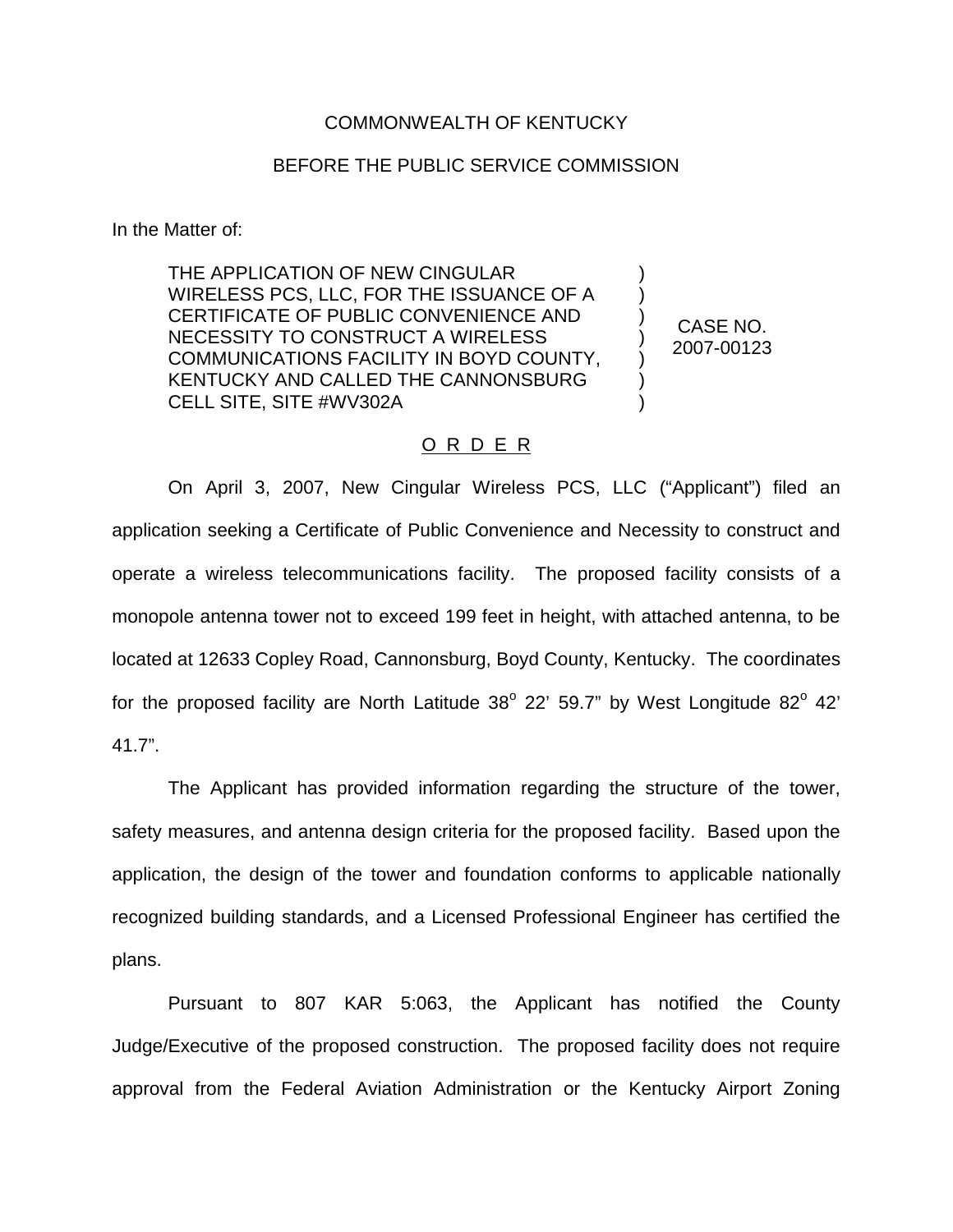Commission prior to the construction and operation of the proposed facility. Because the total height of the proposed facility is less than 200 feet and there are no airports within 5 miles of the proposed facility, the Applicant is exempt from seeking approval from either agency.

The Applicant has filed evidence of the appropriate notices provided pursuant to 807 KAR 5:063. The notices solicited any comments and informed the recipients of their right to request intervention. To date, no public comments have been filed with the Commission.

The Commission, having considered the evidence of record and being otherwise sufficiently advised, finds that the Applicant has demonstrated that a facility is necessary to provide adequate utility service and that, therefore, a Certificate of Public Convenience and Necessity to construct the proposed facility should be granted.

Pursuant to KRS 278.280, the Commission is required to determine proper practices to be observed when it finds, upon complaint or on its own motion, that the facilities of any utility subject to its jurisdiction are unreasonable, unsafe, improper, or insufficient. To assist the Commission in its efforts to comply with this mandate, the Applicant should notify the Commission if it does not use this antenna tower to provide service in the manner set out in its application and this Order. Upon receipt of such notice, the Commission may, on its own motion, institute proceedings to consider the proper practices, including removal of the unused antenna tower, which should be observed by the Applicant.